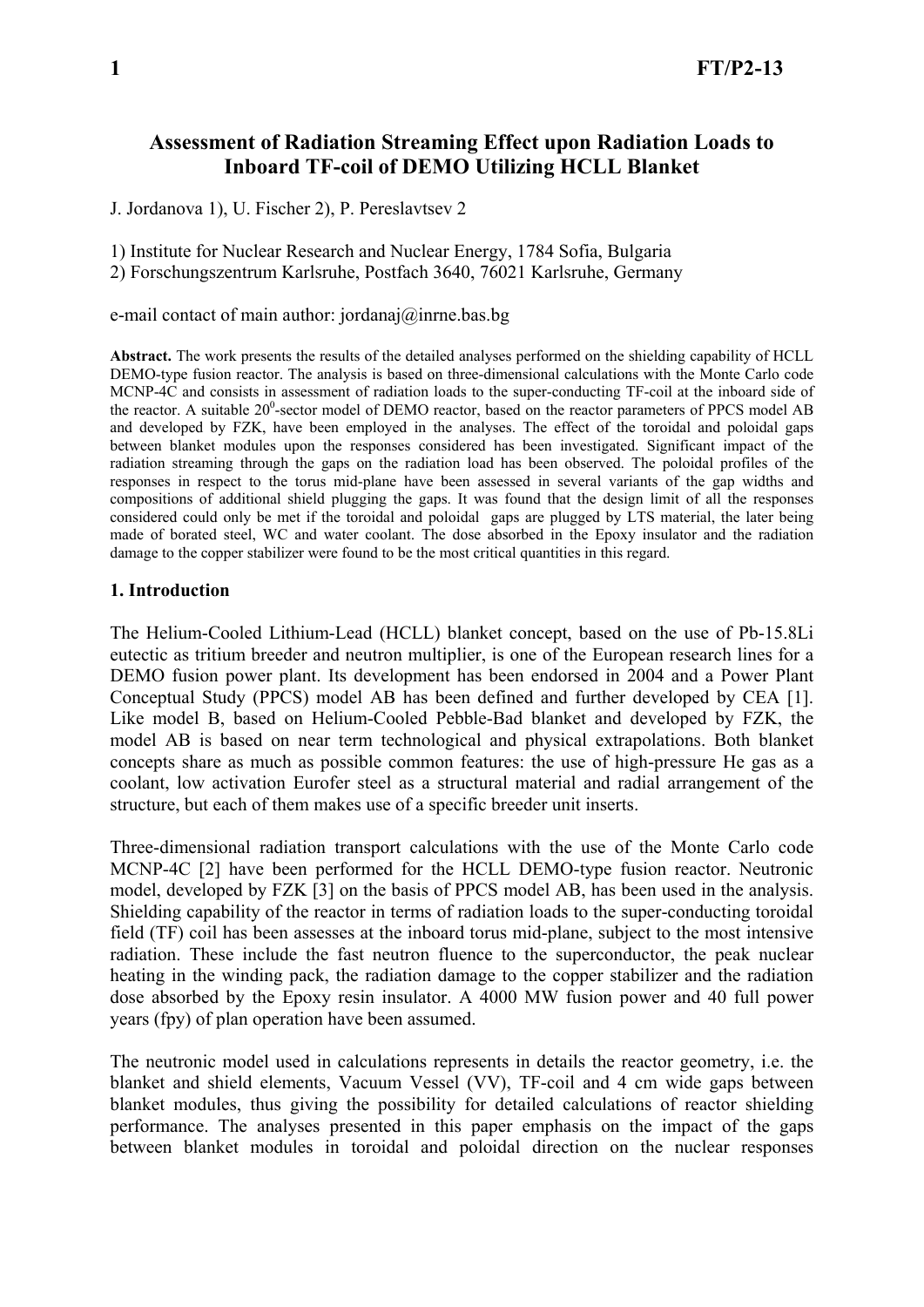considered. Additional shielding resulting in radiation loads below the tolerable levels, as specified for ITER [4], has been proposed.

### **2. Brief Description of the Plant Model AB**

The PPCS model AB of a fusion reactor DEMO is based on the helium-cooled lithium-lead blanket concept. It uses Pb-15.8Li with 90% <sup>6</sup>Li enrichment as breeder, neutron multiplier and tritium carrier, Eurofer as structural material and helium as a coolant with 8 MPa pressure and  $300/500$ <sup>o</sup>C inlet/outlet temperature.

For good maintenance characteristic, a segmentation of the blanket into large modules is adopted [5]. The HCLL module, developed by CEA, consists of a steel box of about 4 m (poloidal) x 2 m (toroidal) dimensions. The box is reinforced by radial-poloidal and radialtoroidal stiffening plates. The formed internal cells accommodate the breeder units, consisting of five horizontal cooling plates. The Pb-Li breeder slowly flows throughout the box. The box is closed on its back by five parallel plates, constituting the coolant manifolds. Figure 1 shows a view of the blanket module and its components [5].

The in-vessel shield of the reactor is divided into two regions: high temperature shield (HTS) directly behind the blanket, integrating He and PbLi collectors and made of Eurofer steel, and low temperature shield (LTH) attached to the vacuum vessel (VV), made of borated steel, WC and water as a coolant. The layout of the model includes also the divertor and TF coils. It assumes 2mm thick W coating of the first wall and 4 cm wide gaps between blanket segments in toroidal and poloidal direction. The total thickness of blanket and shield amounts to 112.9 cm and 165.4 cm at the inboard and outboard torus mid-plane, respectively, with the breeder zones radial dimensions of 42.5 cm and 78 cm, respectively.



*FIG. 1. View of the HCLL blanket module, showing its components.*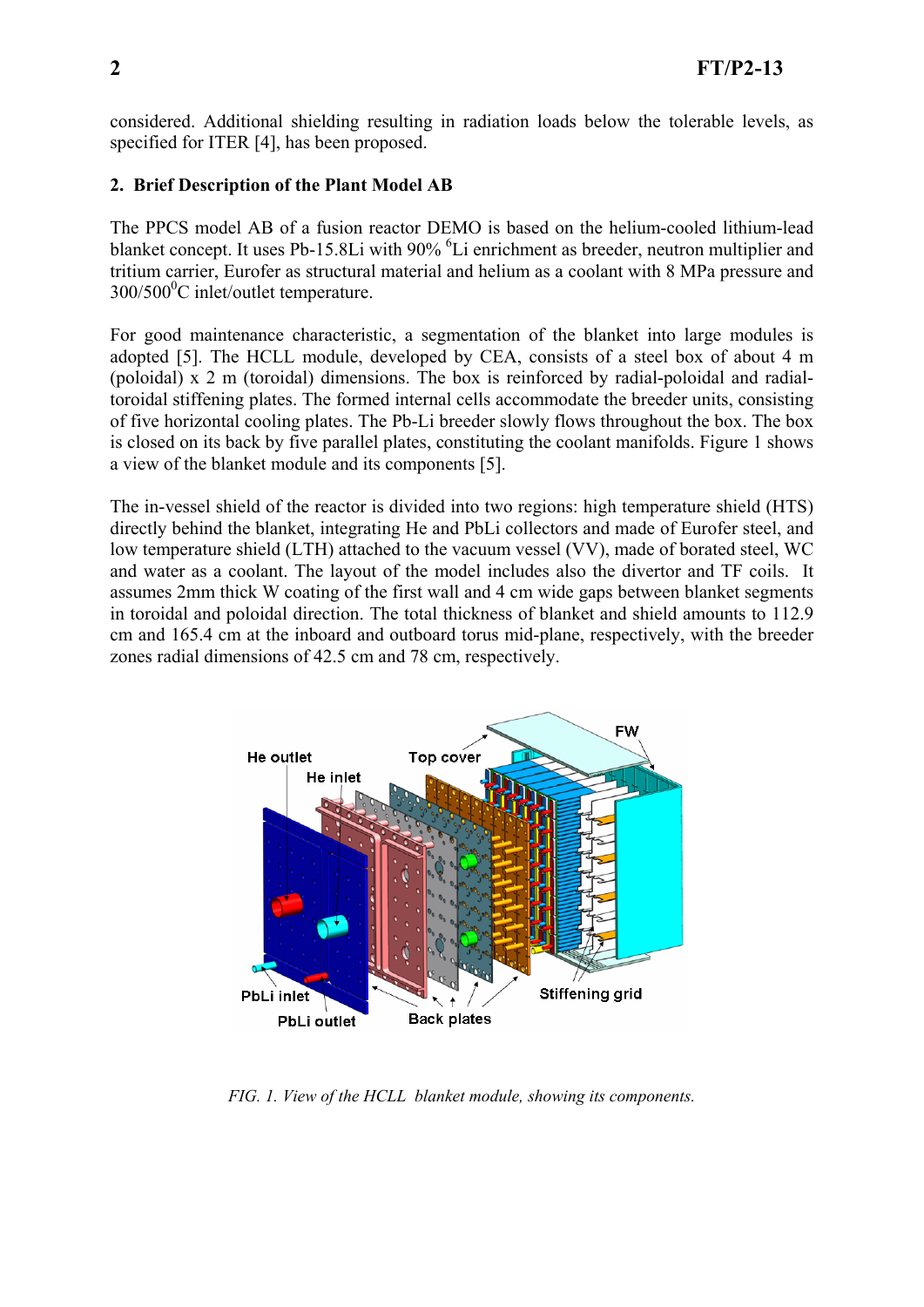## **3. Reactor Modeling and Calculation**

Neutron and photon transport calculations have been carried out to predict shielding performance of the HCLL DEMO-type fusion reactor by using the Monte Carlo code MCNP-4C [2] and the continuous energy FENDL-2 [6] and MCPLIB2 [7] cross-section data sets. A 20<sup>0</sup> three-dimensional torus sector model developed by FZK [3] for use with the MCNP code has been used in calculations. The model includes the plasma chamber, inboard and outboard blanket modules, HTS and LTS modules, divertor, vacuum vessel and toroidal field coil. It is based on the reactor parameters of PPCS model AB [4] assuming fusion power of 4000 MW.

The 20<sup>0</sup>-sector model is constructed including 3 x (2 x  $\frac{1}{2}$ ) and 3 x (2+1/2) inboard and outboard modules, poloidally arranged around the plasma chamber [3]. The "1/2" means half toroidal extension of the module. The model assumes 4 cm wide gaps between blanket modules in toroidal and poloidal directions. A proper simulation of the spatial distribution of the D-T source neutrons was employed in calculations [3].

The radial-poloidal and radial-toroidal cross sections of the MCNP torus sector model are presented in Figures 2 and 3, respectively, with the essential zones indicated. Due to the toroidal curvature of the VV and to the blanket segments at the inboard side designed as planes, a void space is formed at the bottom of the segment (seen in Fig. 3). For the purpose of the shielding calculations in the model, devised by FZK, the helium and Pb-Li tubes in HTS of the central inboard segment are modelled in details [3], as seen in Fig. 3.

The neutron and gamma ray fields and their responses have been scored according to the aim of the estimate and were accumulated until the desired relative error has been achieved. Since the problems to be solved are deep penetration and radiation steaming ones, a window generator variance reduction technique has been employed in order to increase the efficiency of the calculations and to improve the statistics.



*FIG. 2. Radial-poloidal cross-section of the MCNP torus sector model. The numbers from I to III and from IV to VI indicate the inboard and outboard blanket modules, respectively. The dimensions are given in centimetres.*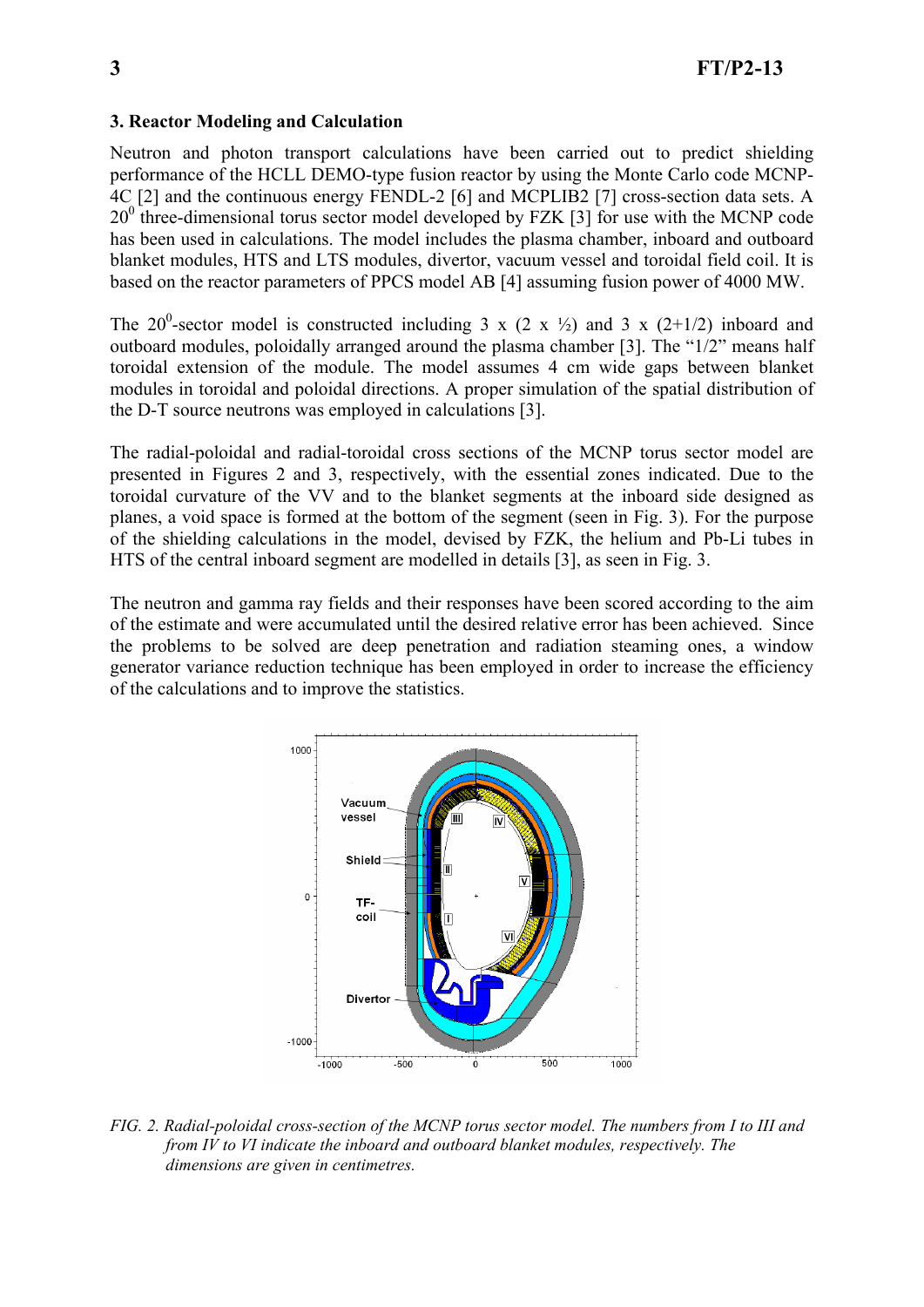

*FIG.3. Radial-toroidal cross-section view of the MCNP torus sector model with TF-coil; the vacuum (VV); the low temperature shield (LTS); the high temperature shield (HTS), the inboard blanket modules and the poloidal gap indicated.* 

#### **4. Radiation Loads to the Super-conducting TF-coils**

#### **4.1 Analysis**

The integrated shield system protecting the TF-coils from the penetrating radiation consists of the blanket, HTS, LTS and Vacuum Vessel. This system must protect sufficiently the super conducting TF-coils so that the tolerable levels, as specified for ITER [4], are not exceeded. The critical issues in this regard are the fast neutron fluence to the superconductor, the peak nuclear heating in the winding pack, the radiation damage to the copper stabilizer and the radiation dose absorbed by the Epoxy resin insulator.

To assess shielding performance of the reactor the calculations have been performed at the inboard mid-plane where the neutron wall loading shows a peaking value [3]. On the other hand, due to the limited space available for the shield at the inboard side and to the relatively large thickness of the HTS, the LTS is of small radial dimension hindering it to attenuate the neutron flux sufficiently enough. In addition, the HTS integrates Helium and Pb-Li collectors, which deteriorates its shielding efficiency, especially owing to the large size of the He tubes. Due to the 4 cm wide gaps between blanket modules in toroidal and poloidal directions, designed for the maintenance purposes, and to the neutron steaming through them, the shielding efficiency of the shield system is additionally deteriorated. Therefore, the shielding calculations have been performed assuming LTS, made of borated steel (10%), WC (65%) and water coolant (25%), selected as a shield composition revealing excellent shielding capability [3]. The vacuum vessel assumed in calculations consists of 37 cm thick shielding mixture of borated steel (60%) and water (40%) sandwiched between two SS-316 steel plates with thickness of 5 cm each. The radial thicknesses of the HTS, LTS and the VV at the inboard torus mid-plate are 25 cm, 20 cm and 47 cm, respectively. Fusion power of 4000 MW and 40 fpy of fusion plant operation have been assumed.

The poloidal profiles of the above mentioned responses have been calculated in respect to the torus mid-plane and comprise the location of toroidal gap. The spatial locations of the performed estimates have been selected to reflect the most critical shielding conditions, i.e. opposite to the central band of the blanket module and opposite to the poloidal gap including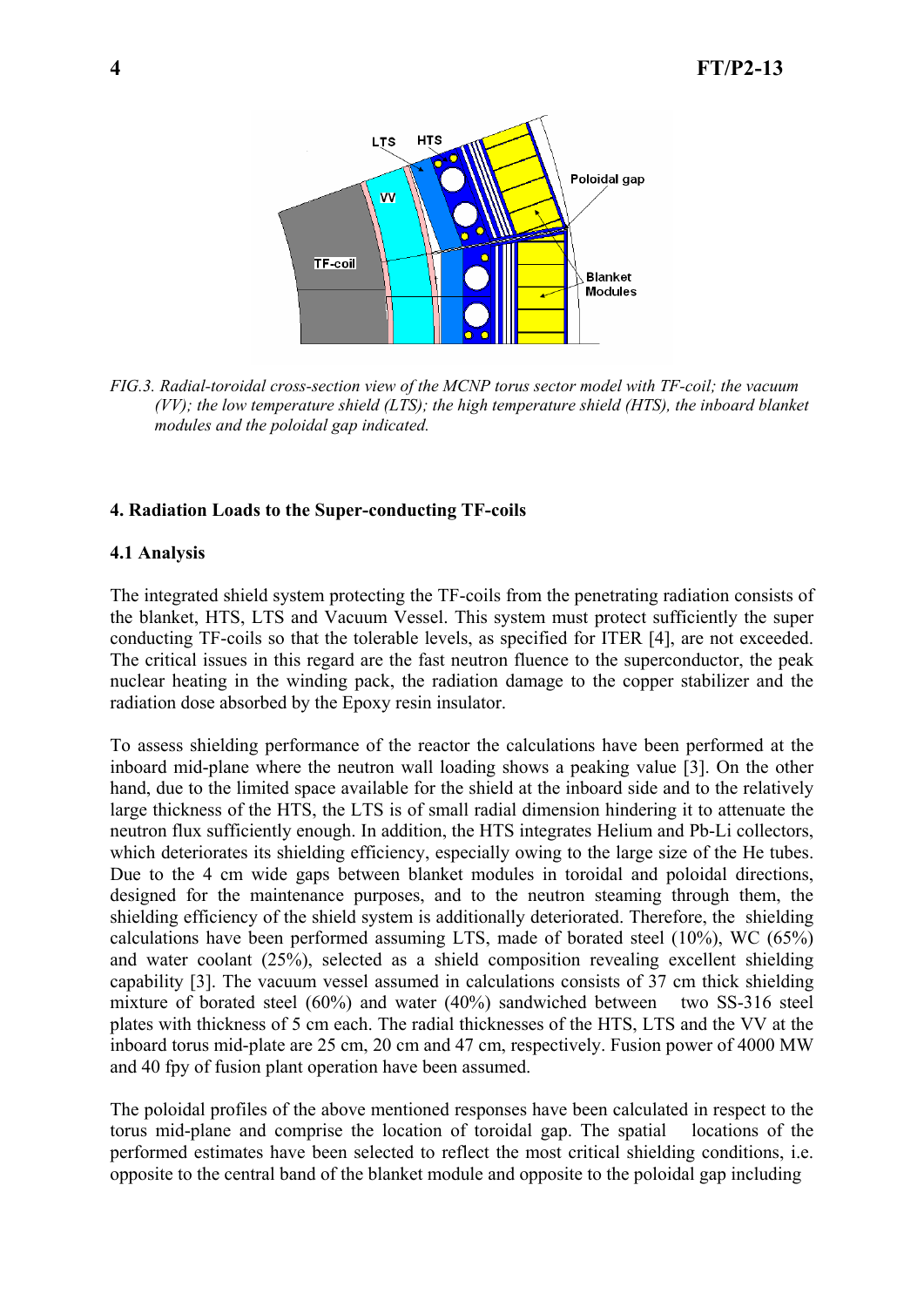the cross-point of toroidal and poloidal gaps. The poloidal profiles opposite to the central band of the blanket module have been investigated more closely and the most efficient shielding configuration found has been further applied to assess the poloidal gap profile.

The variants considered in these calculations include void gap at the bottom of the blanket segments and that gap filled by SS-316 steel, toroidal gap plugged by steel SS-316 or by the material of LTS, the thickness of the plug being equal to that of LTS and unplugged toroidal gap with width reduced to 2 cm. The poloidal profiles have been obtained opposite to the poloidal gap considering the void gap at the bottom of the blanket segments filled by SS-316 steel and poloidal gap plugged by the material of LTS.

### **4.2 Results and Discussion**

Figs. 4 through 7 present the obtained responses and compare the results with the radiation design limits as specified for ITER.

The poloidal profiles assesses considering the reference design, i. e. 4 cm wide toroidal and poloidal gaps and void space between VV and LTS (see Fig. 3), at location opposite to the central band of the blanket module, show that all radiation loads, with exception of nuclear heating in the winding pack, exceed the design limits in the vicinity of toroidal gap, as shown in Figs 4 through 7. Due to the radiation streaming through the toroidal gap the estimated responses are peaked in that location and the values of some of them become lower than the design limits only beyond the torus mid-plane.



*FIG. 4. Poloidal profile of integral radiation dose in insulator (Epoxy). The design limit is shown with dashed line*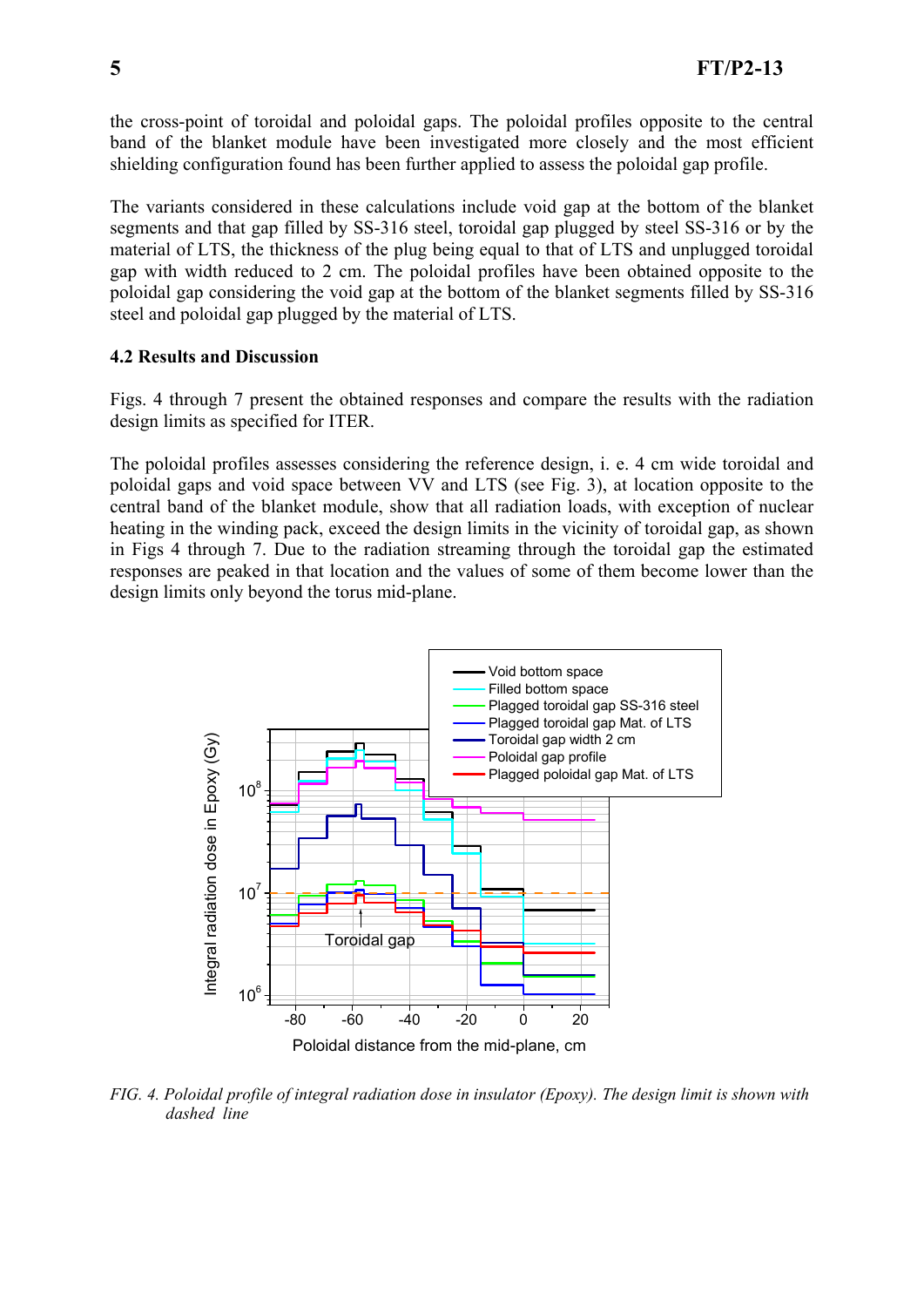

*FIG. 5. Poloidal profile of fast neutron fluence (En>0.1 MeV) to the Nb<sub>3</sub>Sn Superconductor. The design limit is shown with dashed line.* 



*FIG. 6. Poloidal profile of displacement damage to copper stabilizer. The design limit is shown with dashed line.*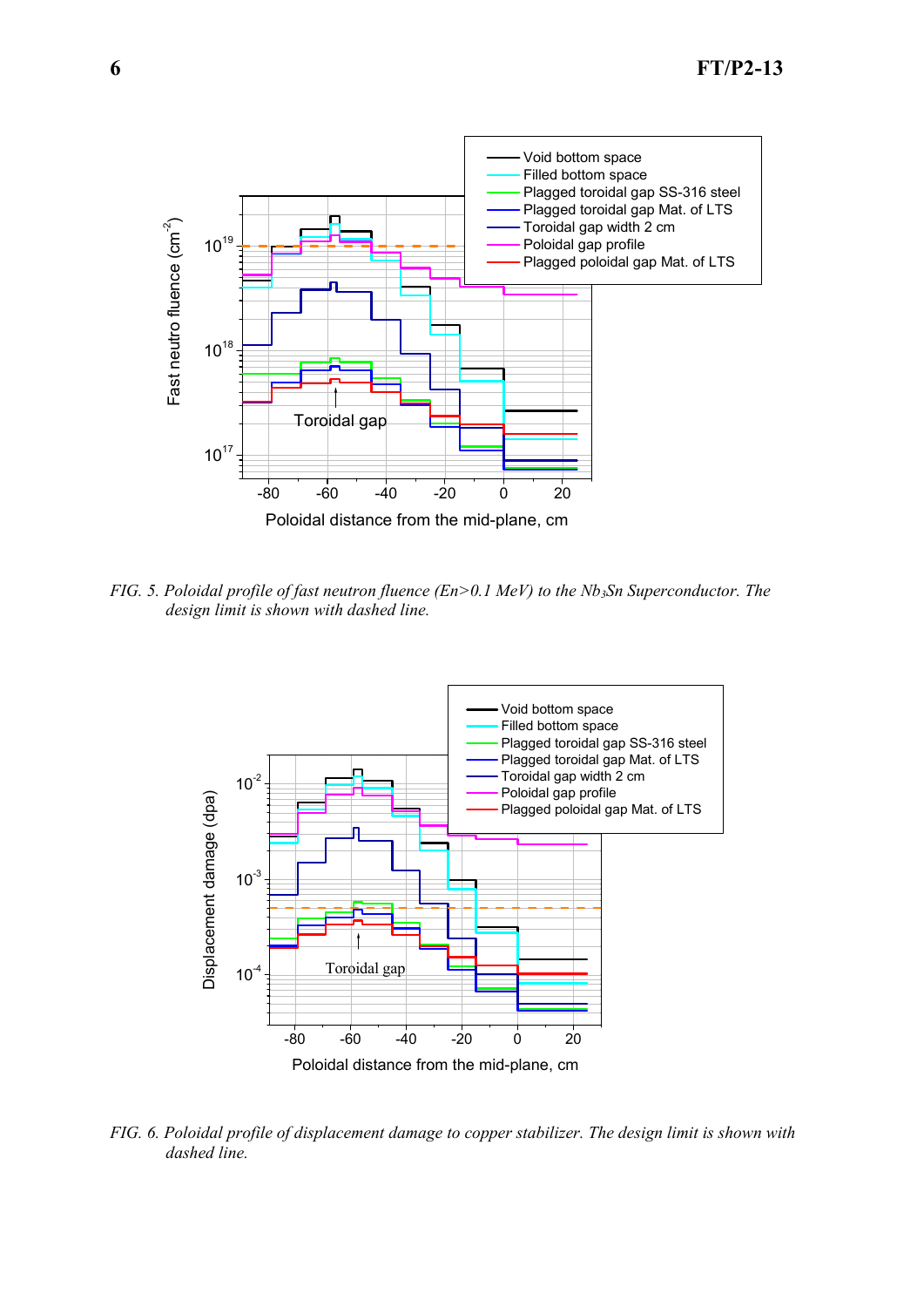The filling of the void space between VV and LTS by SS-316 steel as well as the subsequent reduction of the toroidal gap width to 2 cm do not bring the radiation dose absorbed by the Epoxy resin insulator and the radiation damage to the copper stabilizer below the limits in the vicinity of toroidal gap, as seen in Fig. 4 and Fig. 6. The same holds even if the 4 cm wide toroidal gap is plugged by SS-316 steel, the thickness of the plug being equal to that of LTS. The design limits of the above mentioned responses can only be met if the toroidal gap is plugged by LTS material, as seen in Figs. 4 and 6.

The poloidal profiles of the radiation loads calculated opposite to the poloidal gap (the void space between VV and LTS filled by SS-316 steel) are peaked around the cross-point of the toroidal and poloidal gaps, exceeding the specified limits, and tend to become flat, as it should be expected, beyond that location, with values of radiation dose in Epoxy and the displacement damage to the copper stabilizer higher than the design limits. Plugging the poloidal gap by LTS material, the thickness of the plug being equal to that of the LTS, lowers the responses below the specified limits in all positions considered.

The analysis of estimated responses reveals the significant impact of the radiation streaming through the gaps between blanket modules. The most critical quantities among the estimated quantities are found to be the integrated radiation dose in Epoxy insulator and the displacement damage to the copper stabilizer. The radiation dose in Epoxy and the displacement damage to the copper stabilizer, created mostly by the high energy neutrons  $(E_n)$ > 0.1 MeV), are not attenuated enough by plugging the gaps with SS-316 steel. Using more efficient shielding material, namely WC and water to slow down the neutrons, reduces the fast neutron flux by about 30 times at the locations opposite to the gaps, thus decreasing the critical responses below the design limits.



*FIG. 7. Poloidal profile of nuclear heating in winding pack.*